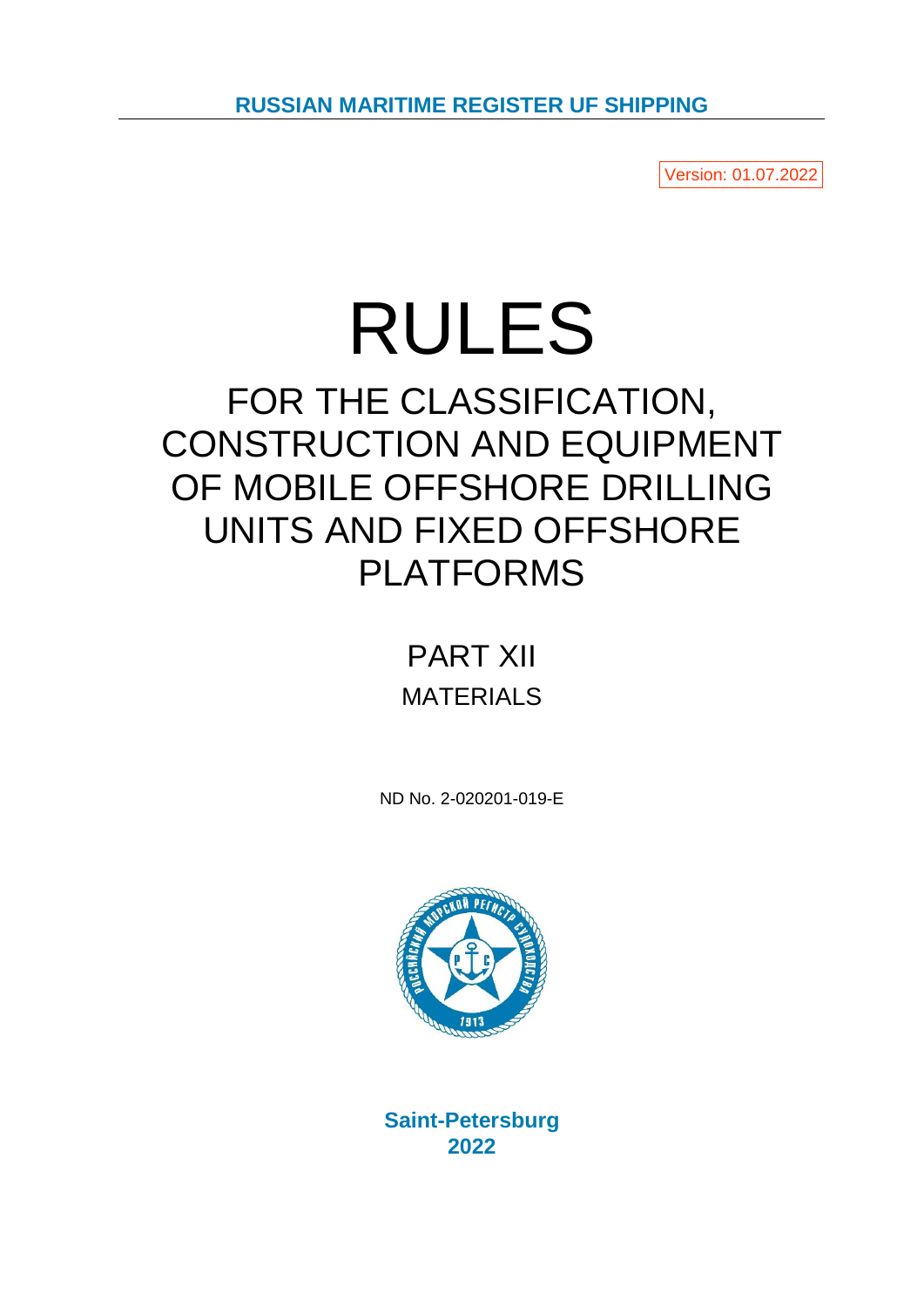## **RULES FOR THE CLASSIFICATION, CONSTRUCTION AND EQUIPMENT OF MOBILE OFFSHORE DRILLING UNITS AND FIXED OFFSHORE PLATFORMS**

Rules for the Classification, Construction and Equipment of Mobile Offshore Drilling Units (MODU) and Fixed Offshore Platforms of (FOP) of Russian Maritime Register of Shipping (RS, the Register) have been approved in accordance with the established approval procedure and come into force on 1 July 2022.

The present edition of the Rules is based on the 2018 edition taking into account the amendments and additions developed before publication.

The Rules set down specific requirements for MODU and FOP, consider the recommendations of the Code for the Construction and Equipment of Mobile Offshore Drilling Units (MODU Code), as adopted by the IMO Assembly on 2 December 2009 (IMO resolution A.1023(26)).

The procedural requirements, unified requirements, unified interpretations and recommendations of the International Association of Classification Societies (IACS) and the relevant resolutions of the International Maritime Organization (IMO) have been taken into consideration.

The Rules are published in the following parts:

Part I "Classification";

Part II "Hull";

Part III "Equipment, Arrangements and Outfit of MODU/FOP":

Part IV "Stability";

Part V "Subdivision";

Part VI "Fire Protection";

Part VII "Machinery Installations and Machinery";

Part VIII "Systems and Piping";

Part IX "Boilers, Heat Exchangers and Pressure Vessels";

Part X "Electrical Equipment"

Part XI "Refrigerating Plants";

Part XII "Materials";

Part XIII "Welding";

Part XIV "Automation";

Part XV "MODU and FOP Safety Assessment";

Part XVI "Signal Means";

Part XVII "Life-Saving Appliances";

Part XVIII "Radio Equipment";

Part XIX "Navigational Equipment";

Part XX "Equipment for Prevention of Pollution".

These Rules supplement the Rules for the Classification and Construction of Sea-Going Ships and the Rules for the Equipment of Sea-Going Ships.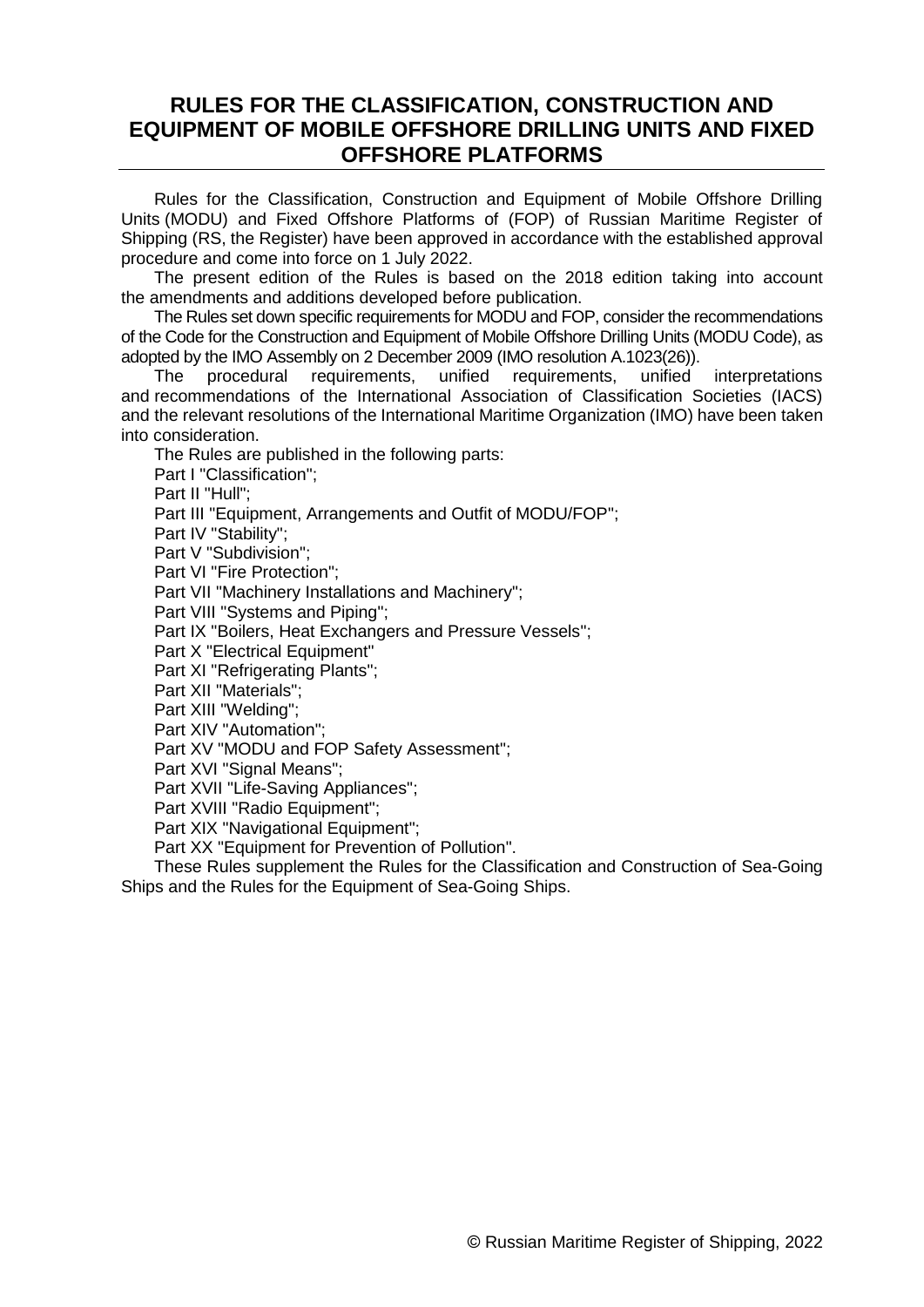*3*

**REVISION HISTORY**

(purely editorial amendments are not included in the Revision History)

For this version, there are no amendments to be included in the Revision History.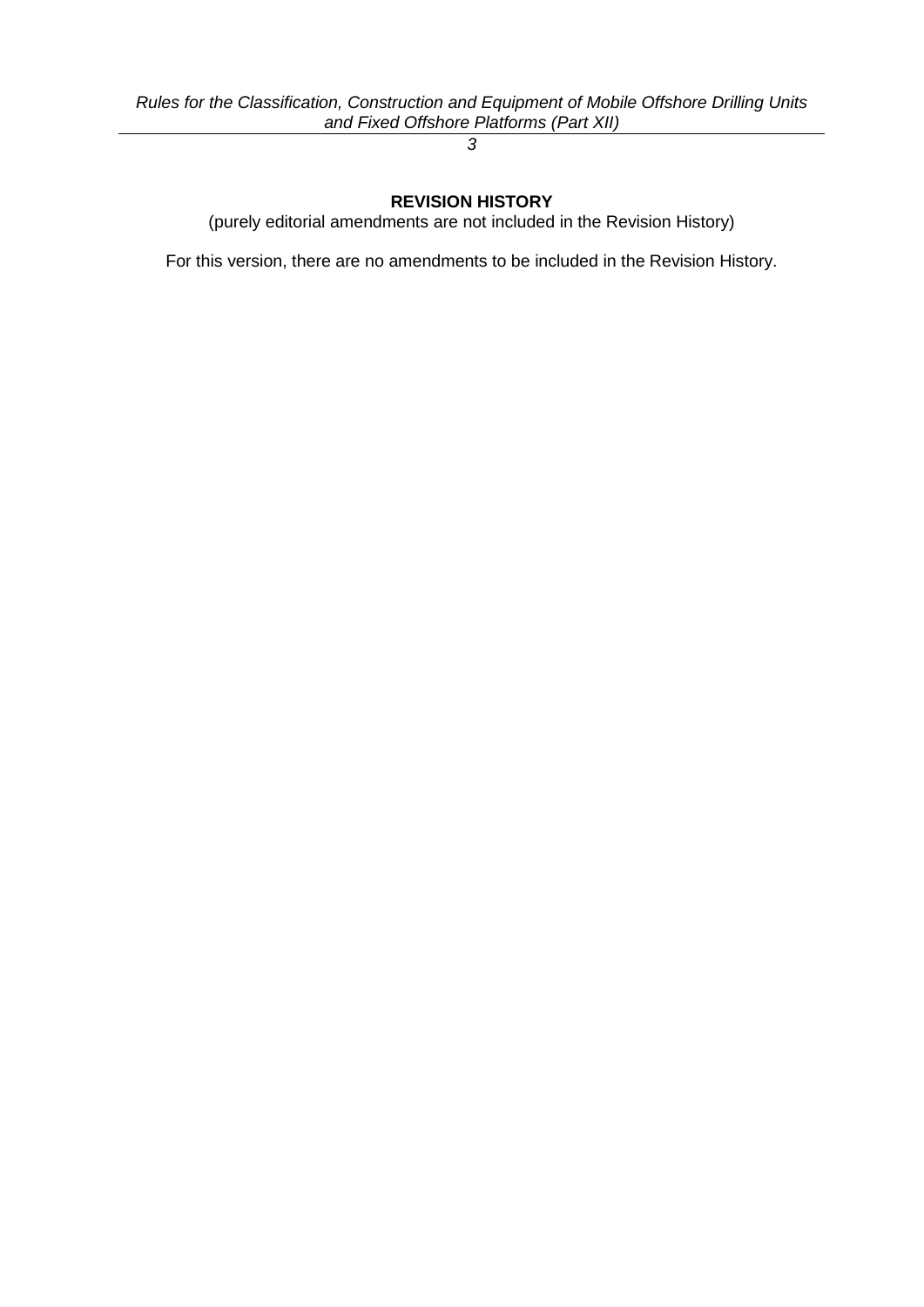### **1 GENERAL**

**1.1** Materials intended for welded structures, components of machinery and equipment of MODU/FOP, subject to the Register technical supervision, shall comply with the requirements of Part XIII "Materials" of the Rules for the Classification and Construction of Sea-Going Ships and additional requirements of this Part.

**1.2** Testing of materials subject to technical supervision shall be carried out in accordance with the requirements of Section 2, Part XIII "Materials" of the Rules for the Classification and Construction of Sea-Going Ships and procedures recognized by the Register, as well as national and international standards.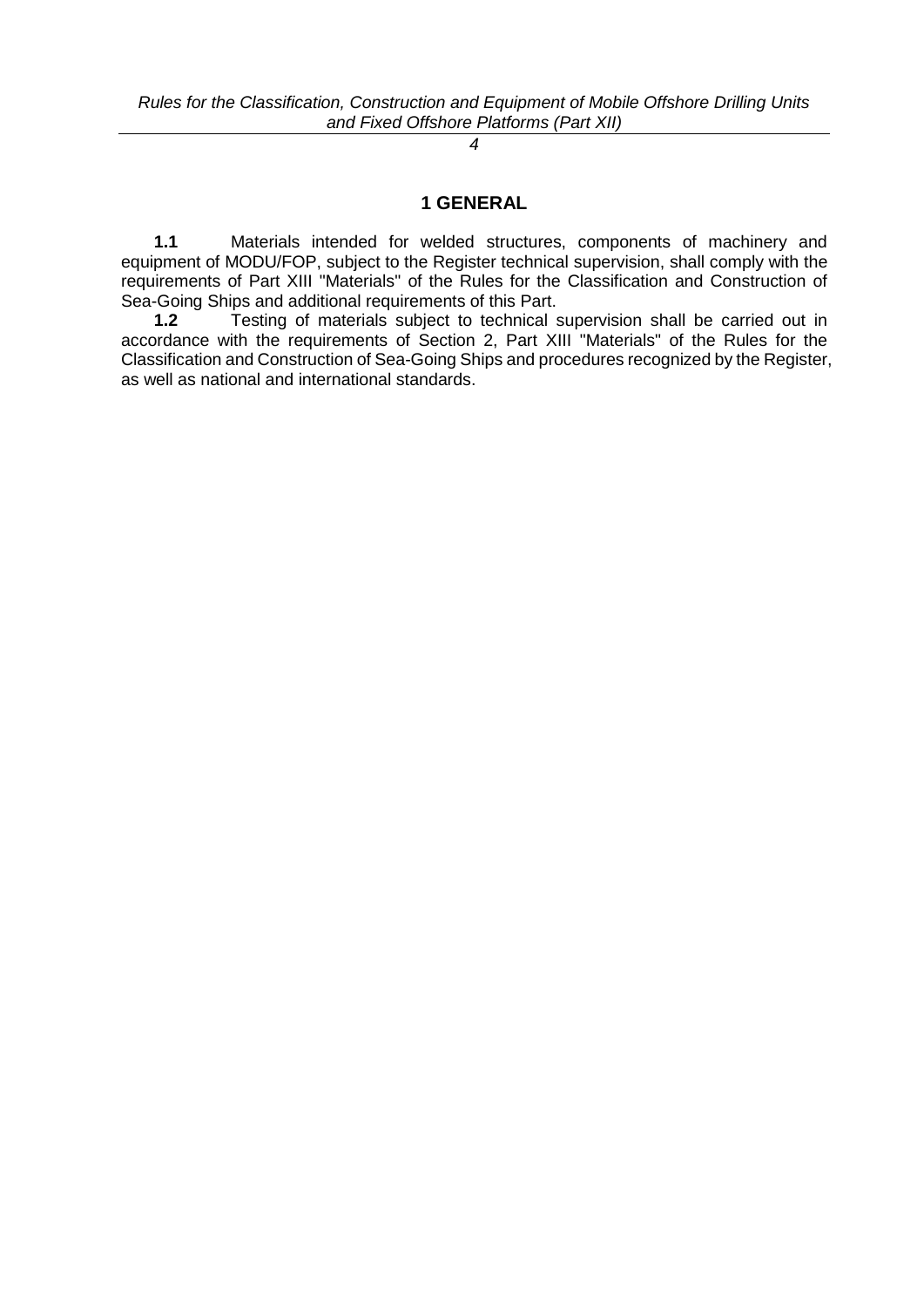*5*

#### **2 METALS**

### **2.1 Rolled stock for steel structures.**

Rolled stock intended for manufacture of structural members of MODU/FOP depending on the choice shall comply with the requirements of the relevant chapters of Section 3, Part XIII "Materials" of the Rules for the Classification and Construction of Sea-Going Ships for indexed steels.

#### **2.2 Steel for boilers. heat exchangers and pressure vessels.**

**2.2.1** The steel intended for manufacture of pressure vessels and exposed to negative design temperatures shall be subjected to impact tests on specimens with sharp V-notch (*KVT*) and longitudinal axis perpendicular to the direction of final rolling. For impact tests of profiles and strip steel longitudinal specimens (*KVL*) may be selected. Impact tests of carbon and carbon-manganese steels shall be carried out at a temperature of at least 5 °C lower than the design temperature. In any case the mean value of impact *KV<sup>T</sup>* for test pieces with section of 10 x 10 mm shall be not lower than 27 J and the mean value of impact *KV<sup>L</sup>* not lower than 41 J.

**2.2.2** Steels with thickness above 15 mm intended for service at negative temperatures shall be subjected additionally to drop weight testing. The tests shall be performed on minimum two specimens selected from semi-finished products of the largest thickness in each cast in accordance with the requirements of 2.2.6, Part XIII "Materials" of the Rules for the Classification and Construction of Sea-Going Ships. Absence of steel susceptibility to brittle fracture shall be confirmed at the temperature 5 °C lower than the design temperature.

**2.2.3** Steel intended for manufacture of process tanks for storage and transportation of liquefied gases shall comply with the requirements of Part IX "Materials and Welding" of the Rules for the Classification and Construction of Ships Carrying Liquefied Gases in Bulk.

**2.3** Steel forgings and castings used at a design temperature below – 30 °С shall comply with the relevant paras of 3.5, Part XIII "Materials" of the Rules for the Classification and Construction of Sea-Going Ships.